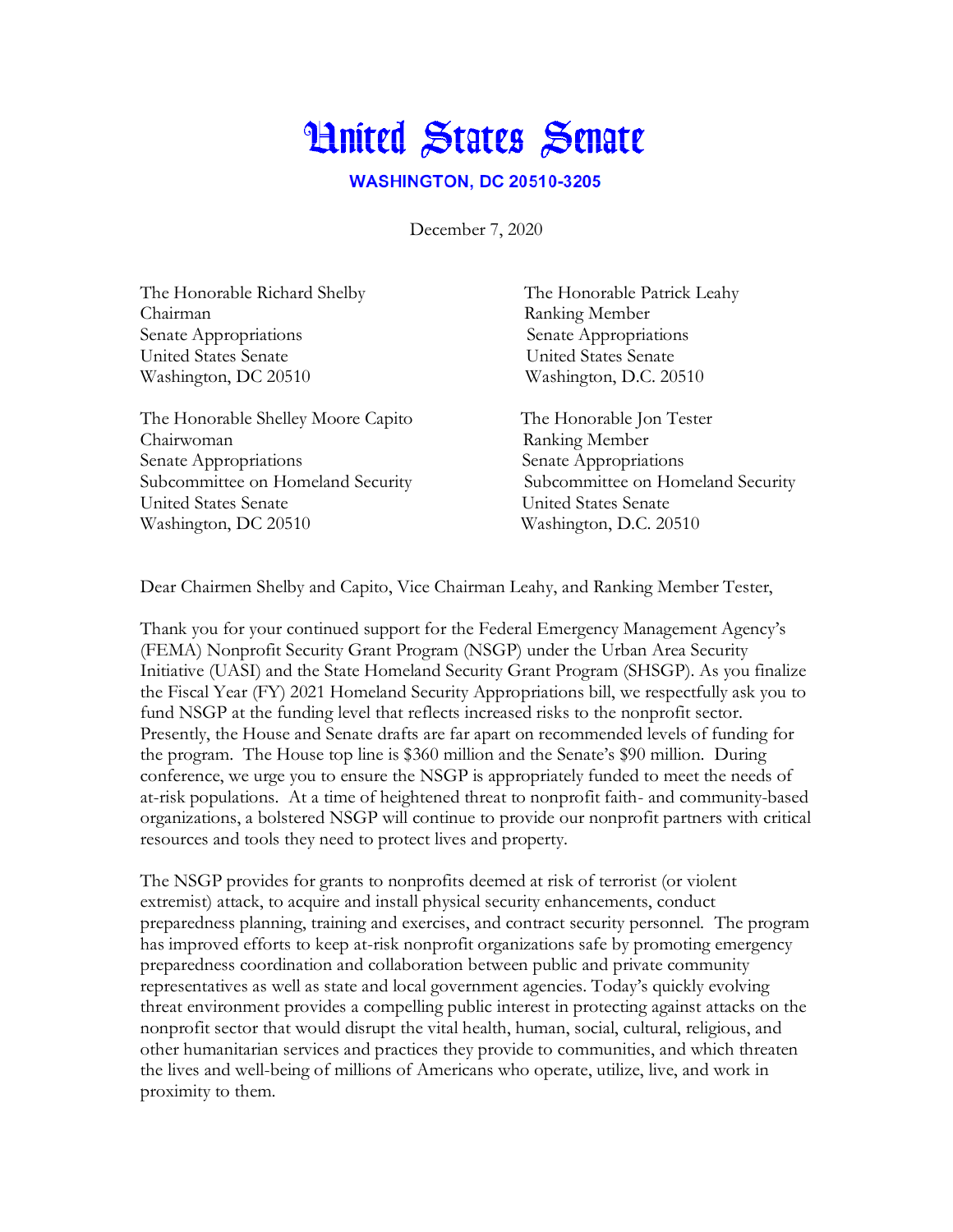At the beginning of this year, the Federal Bureau of Investigation, Department of Homeland Security and National Counterterrorism Center jointly assessed that Domestic Violent Extremists and Racially/Ethnically Motivated Violent Extremists (RMVEs) will continue to pose a lethal threat to faith-based communities, particularly the Jewish community, and remain concerned about the difficulty of detecting lone offenders due to the individualized nature of the radicalization process.<sup>[1]</sup> During a recent Senate Homeland Security and Governmental Affairs hearing on threats to the Homeland, FBI Director Christopher Wray testified that the number one threat the nation faces from domestic violent extremists stems from RMVEs, who are considered the most lethal of all domestic extremists in the post-911 environment.<sup>[2]</sup> To illustrate his point, Director Wray recounted the arrest last November of Richard Holzer on federal domestic terrorism and hate crime charges for attempting to blow up a historic synagogue in Pueblo, Colorado and provoke "a racial holy war."<sup>[3]</sup>

Additionally, according to the latest FBI Hate Crime Statistics 2019 report,<sup>[4]</sup> which was released earlier this month, reported hate crimes motivated by religious bias increased by 100 to a total of 1,650 in 2019, of which more than 60 percent were anti-Jewish incidents (a more than 14% increase). Per this reporting, the Jewish community remains the top target of faith-based hate crimes for the 23rd consecutive year.

These assessments underscore the persistent threat of lethal violence and hate crimes against the Jewish community and other faith- and community-based institutions in the United States.

These groups have too frequently been the victim of many different types of violence. At this time of rising concern, FEMA has reported that on average only about one-third of nonprofits seeking critical security investments secure funding, annually.<sup>[5]</sup> The requests exceed the available resources every year. Yet, in today's threat environment, demand for NSGP resources is expected to grow substantially more, further widening the needs gap.

Since its inception, the program has maintained bi-partisan, bicameral support as an efficient and effective means to accomplish a great deal of security enhancement and preparedness through modest grants.<sup>[6]</sup> With this support and for the reasons stated above, we respectfully encourage you to bolster the NSGP funding, so our nation can do all that it can to protect at-risk faith- and community- based nonprofits from increasing extremist and hatemotivated threats.

[2] Senate HSGAC Hearing, "World Wide Threats," 24 September 2020; Link: <https://www.hsgac.senate.gov/imo/media/doc/Testimony-Wray-2020-09-24.pdf>

<sup>[1]</sup> Joint Intelligence Bulletin, "Continued Interest in Targeting Jewish Communities in the Homeland by Domestic Violent Extremists," 3 January 2020 (IA-41058-2 0)

<sup>[3]</sup> DoJ/US Attorney's Office, District of Colorado, 4 November 2019; Link: https://www.justice.gov/usaoco/pr/southern-colorado-man-charged-federal-hate-crime-plotting-blow-synagogue

<sup>[4]</sup> FBI 2019 Hate Crime Statistics, November 16, 2020; Link: https://ucr.fbi.gov/hate-crime/2019

<sup>[5]</sup> FEMA NSGP Webinar, "Protecting Your Organization: The Nonprofit Security Grant Program," 22 January 2020

<sup>[6]</sup> House Committee on Homeland Security, Subcommittee on Emergency Preparedness, Response & Communications hearing titled "Securing Our Communities: Federal Support to High-Risk Urban Areas", 23 April 2018